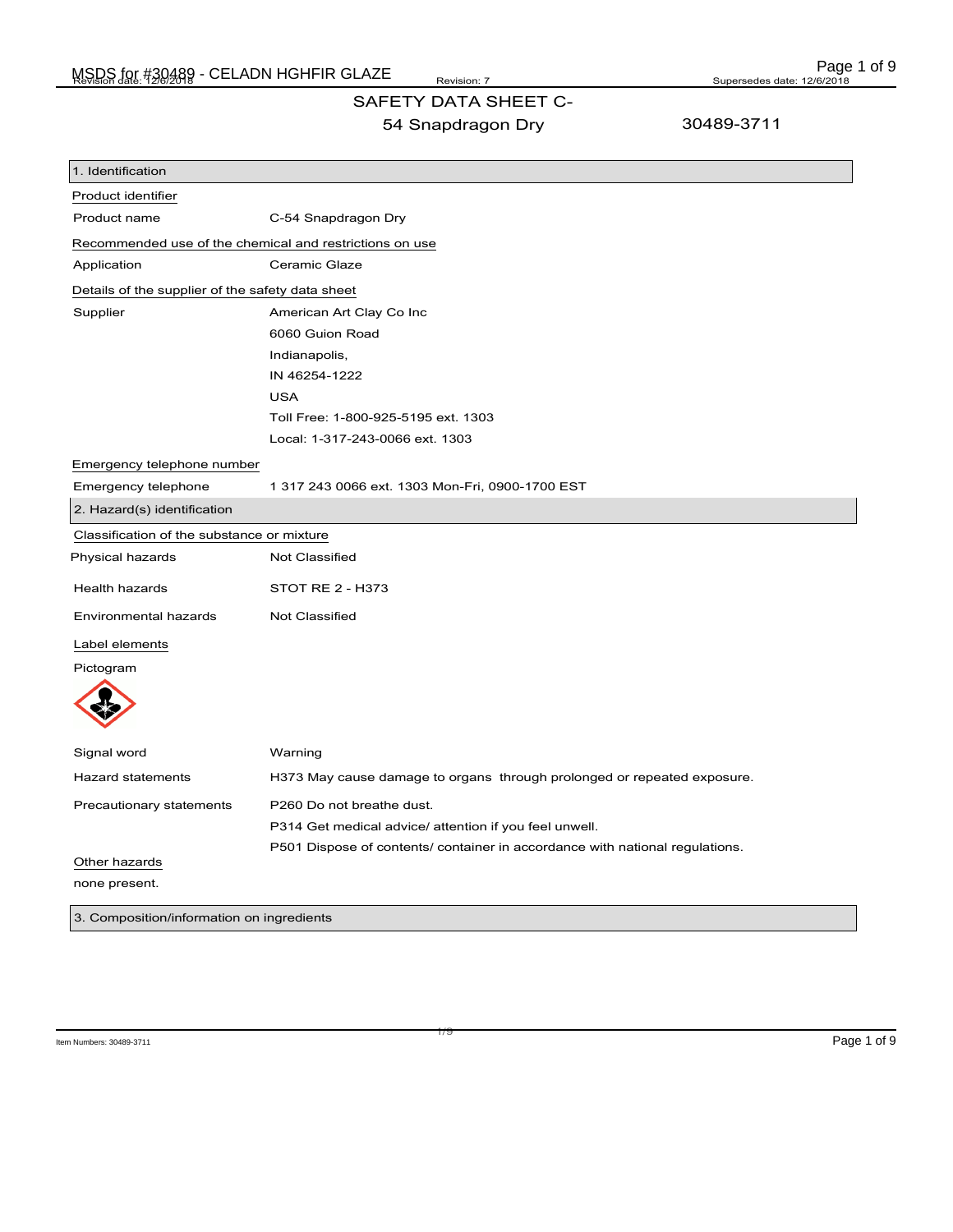| Mixtures                 |                                                                                           |                            |
|--------------------------|-------------------------------------------------------------------------------------------|----------------------------|
|                          |                                                                                           |                            |
| silica                   |                                                                                           | $10 -$                     |
| CAS number: 14808-60-7   |                                                                                           | 30%                        |
|                          |                                                                                           |                            |
| Classification           |                                                                                           |                            |
| STOT RE 2 - H373         |                                                                                           |                            |
| Revision date: 12/6/2018 | Revision: 7                                                                               | Supersedes date: 12/6/2018 |
|                          | C-54 Snapdragon Dry                                                                       |                            |
|                          | The full text for all hazard statements is displayed in Section 16.                       |                            |
| Composition comments     | Only ingredients listed above are notifiable for this product. If none are shown then all |                            |
|                          | ingredients are exempt.                                                                   |                            |

| 4. First-aid measures             |                                                                                                |
|-----------------------------------|------------------------------------------------------------------------------------------------|
| Description of first aid measures |                                                                                                |
| Inhalation                        | Move affected person to fresh air at once.                                                     |
| Ingestion                         | Do not induce vomiting. Rinse mouth thoroughly with water. Give a few small glasses of         |
|                                   | water or milk to drink. Get medical attention if any discomfort continues.                     |
| <b>Skin Contact</b>               | Wash skin thoroughly with soap and water.                                                      |
| Eye contact                       | Rinse with water.                                                                              |
|                                   | Most important symptoms and effects, both acute and delayed                                    |
| Inhalation                        | Prolonged or repeated exposure to vapors in high concentrations may cause the following        |
|                                   | adverse effects: Frequent inhalation of dust over a long period of time increases the risk of  |
|                                   | developing lung diseases. May cause respiratory system irritation. Read Section 2 for any      |
|                                   | specific precautions associated with this product. In general, breathing any type of dust/mist |
|                                   | can and may aggravate irritation of the throat and lungs.                                      |
| Ingestion                         | Read Section 2 for any specific precautions associated with the use of this product. Products  |
|                                   | with specific warnings about ingestion will give guidance there.                               |
| Skin contact                      | Prolonged skin contact may cause redness and irritation.                                       |
| Eye contact                       | Read Section 2 for any specific precautions associated with the use of this product. In        |
|                                   | general most ceramic and special products contain materials that maybe abrasive to eyes.       |
|                                   | Keeping materials from contacting the eyes is prudent. If contact does occur, flush with clean |
|                                   | water, do not rub.                                                                             |
|                                   | Indication of immediate medical attention and special treatment needed                         |
| Notes for the doctor              | Treat symptomatically.                                                                         |

5. Fire-fighting measures

Extinguishing media

Suitable extinguishing media Use fire-extinguishing media suitable for the surrounding fire.

Special hazards arising from the substance or mixture

Specific hazards The product is not believed to present a hazard due to its physical nature.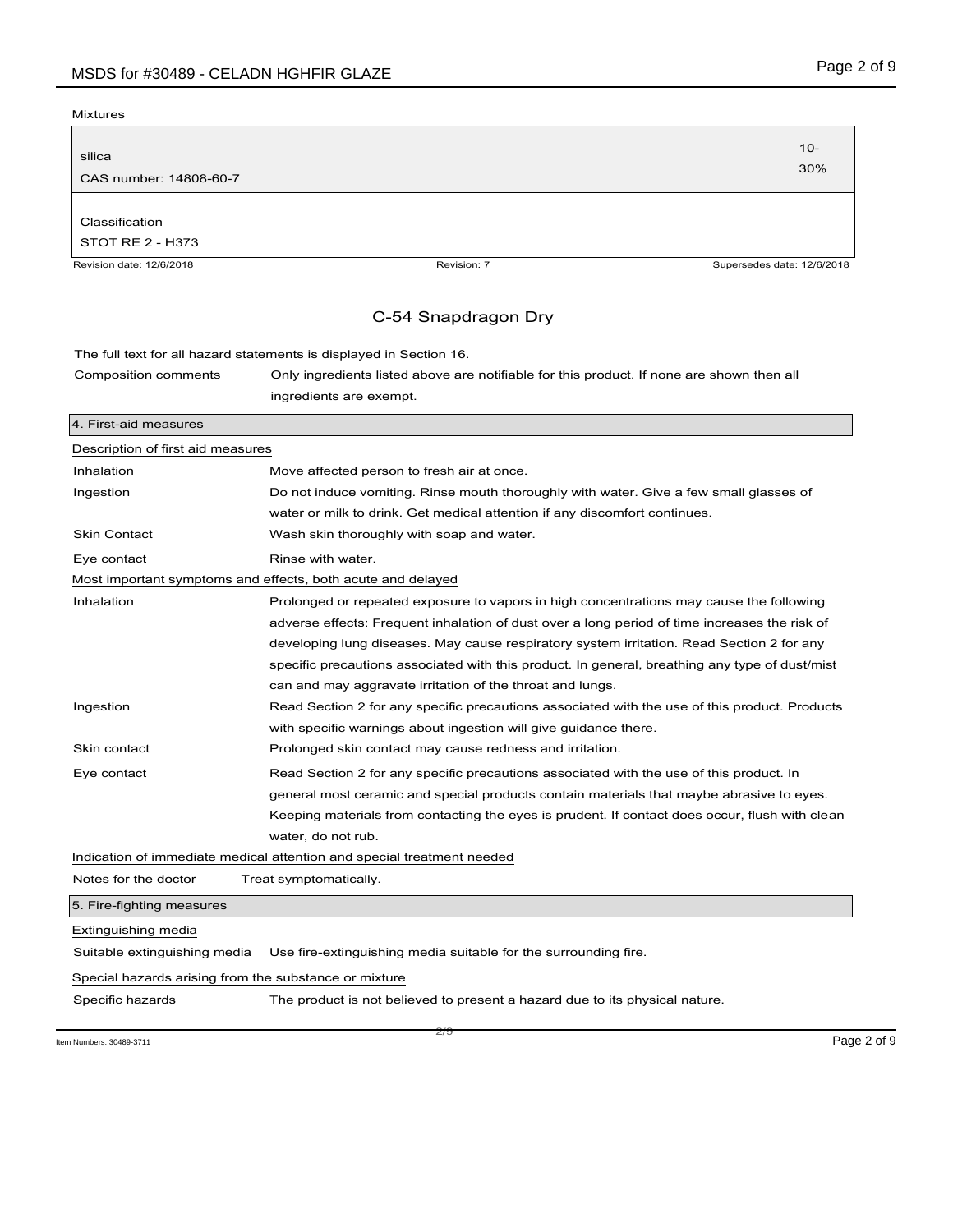| Advice for firefighters                                      |                                                                                                 |
|--------------------------------------------------------------|-------------------------------------------------------------------------------------------------|
| Special protective equipment                                 | Use protective equipment appropriate for surrounding                                            |
| materials. for firefighters                                  |                                                                                                 |
| 6. Accidental release measures                               |                                                                                                 |
|                                                              | Personal precautions, protective equipment and emergency procedures                             |
| Personal precautions                                         | For personal protection, see Section 8.                                                         |
| Environmental precautions                                    |                                                                                                 |
| Environmental precautions                                    | Please read Section 2 completely. If any environmental warnings such as; H411 or H412 are       |
|                                                              | listed in Section 2, please use appropriate procedures when disposing of product and            |
|                                                              | container. Do not put materials into waterways or sewers.                                       |
| Methods and material for containment and cleaning up         |                                                                                                 |
| Methods for cleaning up                                      | Collect spillage for reclamation or absorb in vermiculite, dry sand or similar material.        |
| Reference to other sections                                  | For waste disposal, see Section 13. For personal protection, see Section 8.                     |
| 7. Handling and storage                                      |                                                                                                 |
| Precautions for safe handling                                |                                                                                                 |
| Usage precautions                                            | Read label before use. Do not eat, drink or smoke when using this product. Good personal        |
|                                                              | hygiene procedures should be implemented. Wash hands and any other contaminated areas           |
|                                                              | of the body with soap and water before leaving the work site.                                   |
| Conditions for safe storage, including any incompatibilities |                                                                                                 |
| Storage precautions                                          | Store in tightly-closed, original container in a dry and cool place.                            |
| Specific end uses(s)                                         |                                                                                                 |
| Specific end use(s)                                          | The identified uses for this product are detailed in Section 1.                                 |
| 8. Exposure Controls/personal protection                     |                                                                                                 |
| Ingredient comments                                          | Only ingredients listed n Section 3 are notifiable for this product. If none are shown then all |
|                                                              | ingredients are exempt.                                                                         |
| Exposure controls                                            |                                                                                                 |
| Protective equipment                                         |                                                                                                 |
|                                                              |                                                                                                 |

| Appropriate engineering | Provide adequate general and local exhaust ventilation. No specific ventilations requirements |
|-------------------------|-----------------------------------------------------------------------------------------------|
| controls                | unless the "FAN" pictogram is shown above or specified in Section 2.                          |
| Eye/face protection     | Wear eye protection. No specific eye protection required unless the "EYE PROTECTION"          |
|                         | pictogram is shown above or specified in Section 2.                                           |
| Hand protection         | No specific hand protection required unless the "HAND PROTECTION" pictogram is shown          |
|                         | above or specified in Section 2.                                                              |
|                         |                                                                                               |

 $\overline{\phantom{a}}$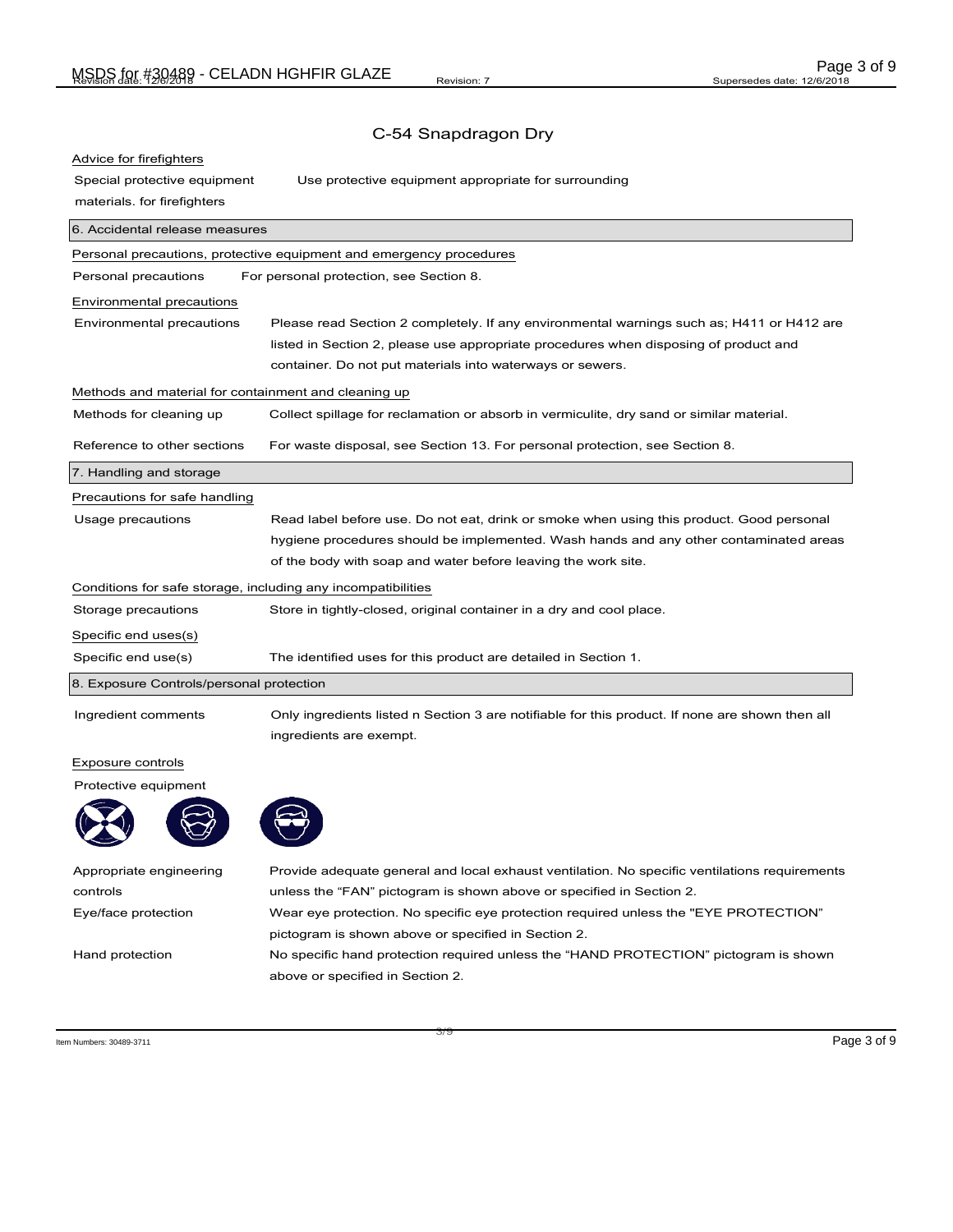# MSDS for #30489 - CELADN HGHFIR GLAZE

| Hygiene measures       | Using good personal hygiene practices is always appropriate. Keeping a clean work space,          |
|------------------------|---------------------------------------------------------------------------------------------------|
|                        | cleaning up properly when done, and not eating, drinking or smoking when using this               |
|                        | product.                                                                                          |
| Respiratory protection | If ventilation is inadequate, suitable respiratory protection must be worn. No specific           |
|                        | respiratory protection required unless the "RESPIRATOR" pictogram is shown above or               |
|                        | specified in Section 2. Using the appropriate certified protection for the operation is important |
|                        | if required.                                                                                      |

#### 9. Physical and Chemical Properties

Information on basic physical and chemical properties

| Appearance        | Powder.          |             |                |                      |
|-------------------|------------------|-------------|----------------|----------------------|
| Color             | Various colors.  |             |                |                      |
| Odor              | Almost odorless. |             |                |                      |
| Odor threshold No |                  | information |                |                      |
|                   | available.       |             |                |                      |
| рH                | $6 - 8$          |             |                |                      |
| Melting point     | No               | information |                |                      |
|                   | available.       |             |                |                      |
| Revision date:    |                  |             |                | Revision: Supersedes |
| 12/6/2018         |                  |             | $\overline{7}$ | date:                |
|                   |                  |             |                | 12/6/2018            |

## C-54 Snapdragon Dry

| Initial boiling |                           |
|-----------------|---------------------------|
| point and       |                           |
| range           | No information available. |
| Flash point     | No information available. |
| Evaporation     | No information available. |
| rate            |                           |
| Flammability    | No information available. |
| (solid, gas)    |                           |
| Upper/lower     | No information available. |
| flammability or |                           |
| explosive       |                           |
| limits          |                           |
| Vapor           | No information available. |
| pressure        |                           |
| Relative        | Greater than 1.0          |
| density         |                           |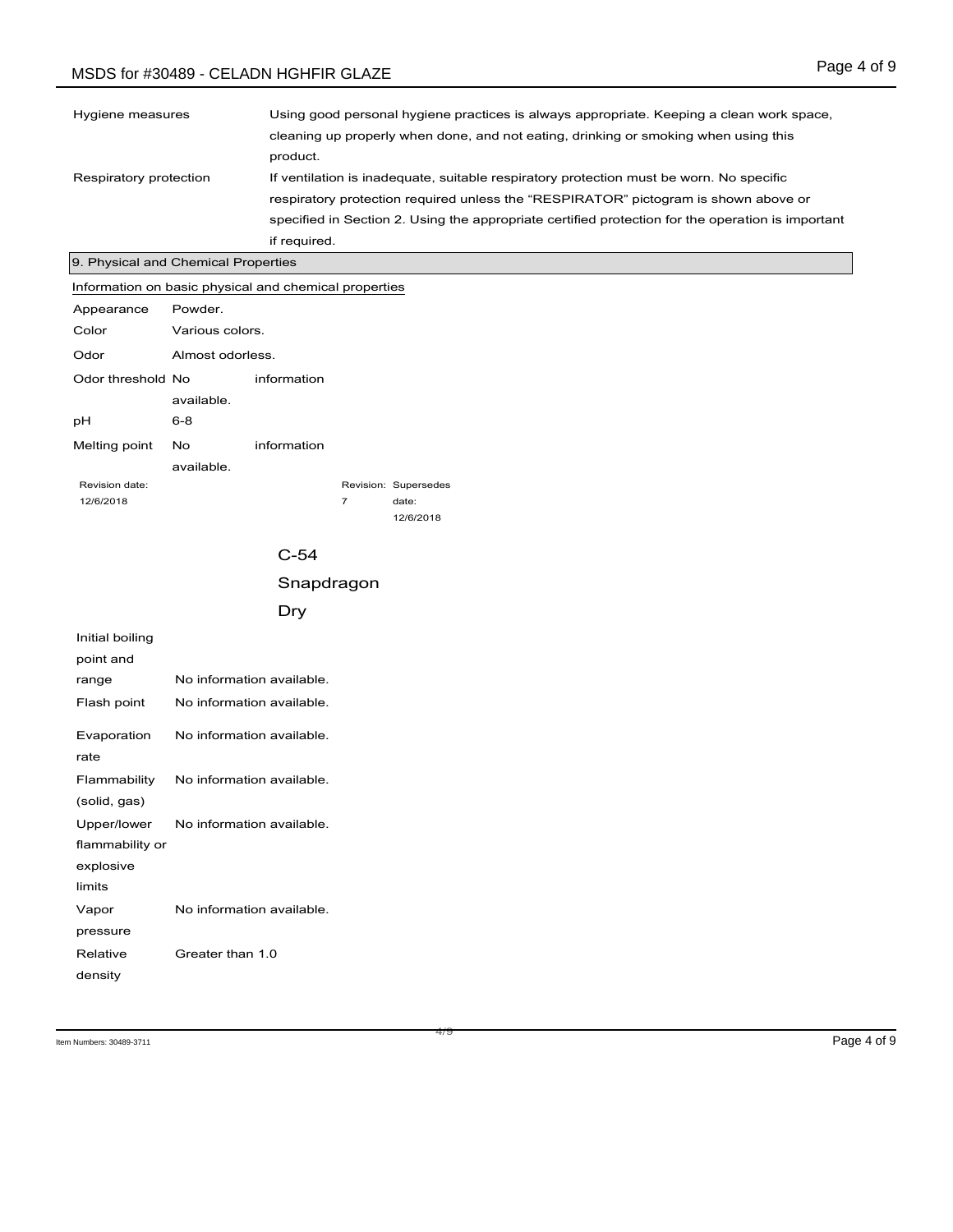| Solubility(ies)        | Not applicable.                                                                      |
|------------------------|--------------------------------------------------------------------------------------|
| Partition              | No information available.                                                            |
| coefficient            |                                                                                      |
| Auto-ignition          | Not applicable.                                                                      |
| temperature            |                                                                                      |
|                        | Decomposition No information available.                                              |
| Temperature            |                                                                                      |
| Viscosity              | No information available.                                                            |
| Explosive              | none                                                                                 |
| properties             |                                                                                      |
| Oxidizing              | none                                                                                 |
| properties             |                                                                                      |
| Other                  |                                                                                      |
| information            | Not applicable.                                                                      |
| 10. Stability          |                                                                                      |
| and reactivity         |                                                                                      |
|                        | There are no known reactivity                                                        |
| Reactivity             | hazards associated with this                                                         |
|                        | product.                                                                             |
| Stability              | No particular stability concerns.                                                    |
| Possibility of         | None known.                                                                          |
| hazardous              |                                                                                      |
| reactions              |                                                                                      |
| Conditions to<br>avoid | None known.                                                                          |
| Materials to           |                                                                                      |
| avoid                  | None known.                                                                          |
| Hazardous              | None known.                                                                          |
| decomposition          |                                                                                      |
| products               |                                                                                      |
| 11.                    |                                                                                      |
| Toxicological          |                                                                                      |
| information            |                                                                                      |
|                        |                                                                                      |
| Toxicological effects  | Please read Section 2 thoroughly to understand the toxicological risks, (if any) and |
|                        | precautions for safe use (if any).                                                   |

Item Numbers: 30489-3711 **Page 5 of 9** 

Skin corrosion/irritation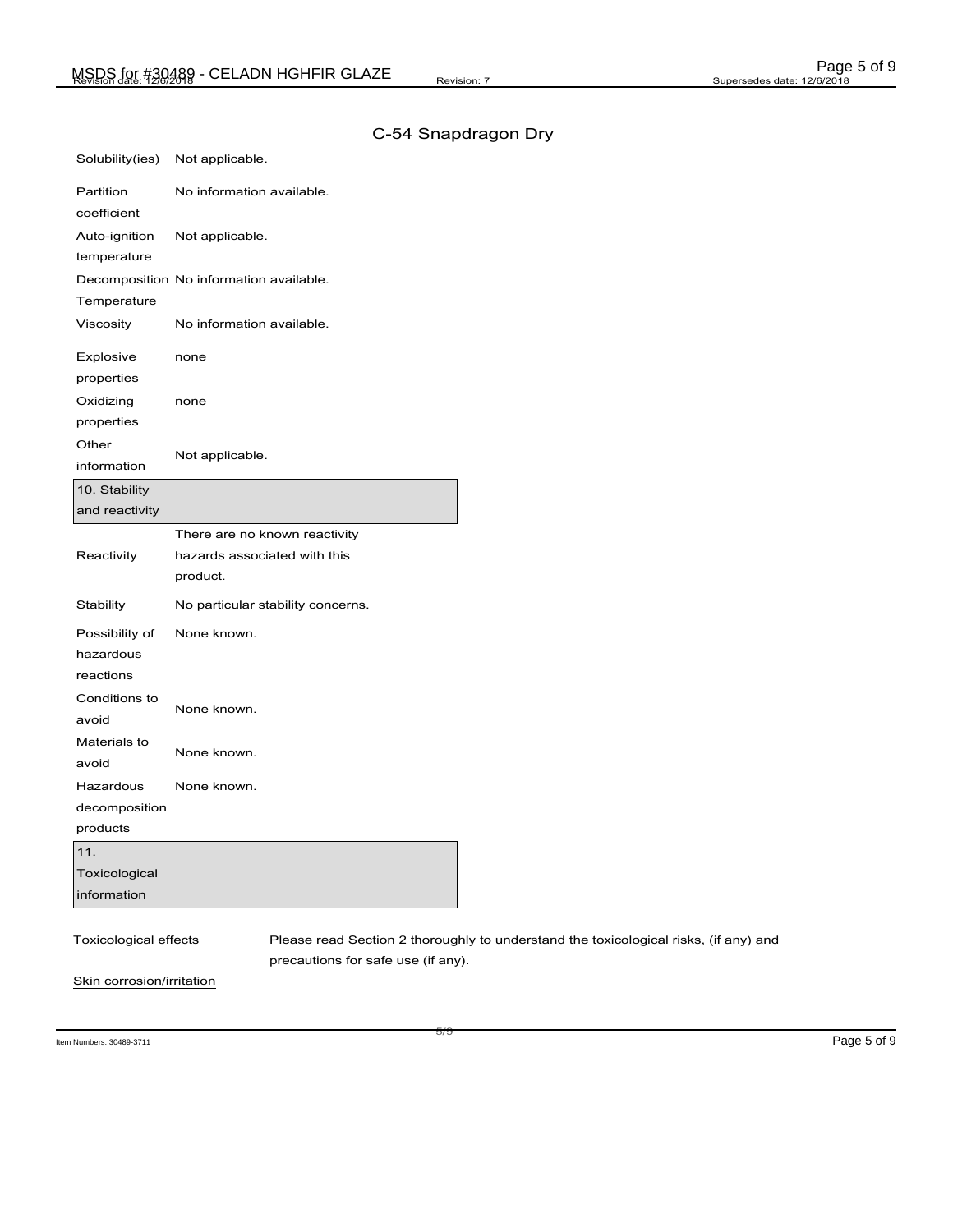# MSDS for #30489 - CELADN HGHFIR GLAZE

| Skin corrosion/irritation            | Please read Section 2 thoroughly to understand the skin sensitivity risks, (if any)<br>and precautions for safe use (if any). |
|--------------------------------------|-------------------------------------------------------------------------------------------------------------------------------|
| Skin sensitization                   |                                                                                                                               |
| Skin sensitization                   | Based on available data the classification criteria are not met.                                                              |
| Eye contact                          | May cause temporary eye irritation.                                                                                           |
| Information on toxicological effects |                                                                                                                               |

| 12. Ecological Information    |                                                                                                                                                                                                                                                |
|-------------------------------|------------------------------------------------------------------------------------------------------------------------------------------------------------------------------------------------------------------------------------------------|
| Ecotoxicity                   | Please read Section 2 completely. If any environmental warnings such as; H411 or H412 are<br>listed in Section 2, please use appropriate procedures when disposing of product and<br>container. Do not put materials into waterways or sewers. |
| Toxicity                      | Please read Section 2 completely. If any environmental warnings such as; H411 or H412 are<br>listed in Section 2, please use appropriate procedures when disposing of product and<br>container. Do not put materials into waterways or sewers. |
| Persistence and degradability |                                                                                                                                                                                                                                                |
| Persistence and degradability | No data available.                                                                                                                                                                                                                             |
| Biodegradation                | Not inherently biodegradable.                                                                                                                                                                                                                  |
| Bioaccumulative potential     |                                                                                                                                                                                                                                                |
| Partition coefficient         | No information available.                                                                                                                                                                                                                      |
| Mobility in soil              |                                                                                                                                                                                                                                                |
| Mobility                      | Semi-mobile.                                                                                                                                                                                                                                   |
| Other adverse effects         |                                                                                                                                                                                                                                                |
| Other adverse effects         | None known.                                                                                                                                                                                                                                    |
| 13. Disposal considerations   |                                                                                                                                                                                                                                                |
| Waste treatment methods       |                                                                                                                                                                                                                                                |
| General information           | Dispose of waste product or used containers in accordance with local regulations When<br>handling waste, the safety precautions applying to handling of the product should be<br>considered.                                                   |
| 14. Transport information     |                                                                                                                                                                                                                                                |
| General                       | The product is not covered by international regulations on the transport of dangerous goods<br>(IMDG, IATA, DOT).                                                                                                                              |
| <b>UN Number</b>              |                                                                                                                                                                                                                                                |
| Not applicable.               |                                                                                                                                                                                                                                                |
| UN proper shipping name       |                                                                                                                                                                                                                                                |
| Not applicable.               |                                                                                                                                                                                                                                                |

c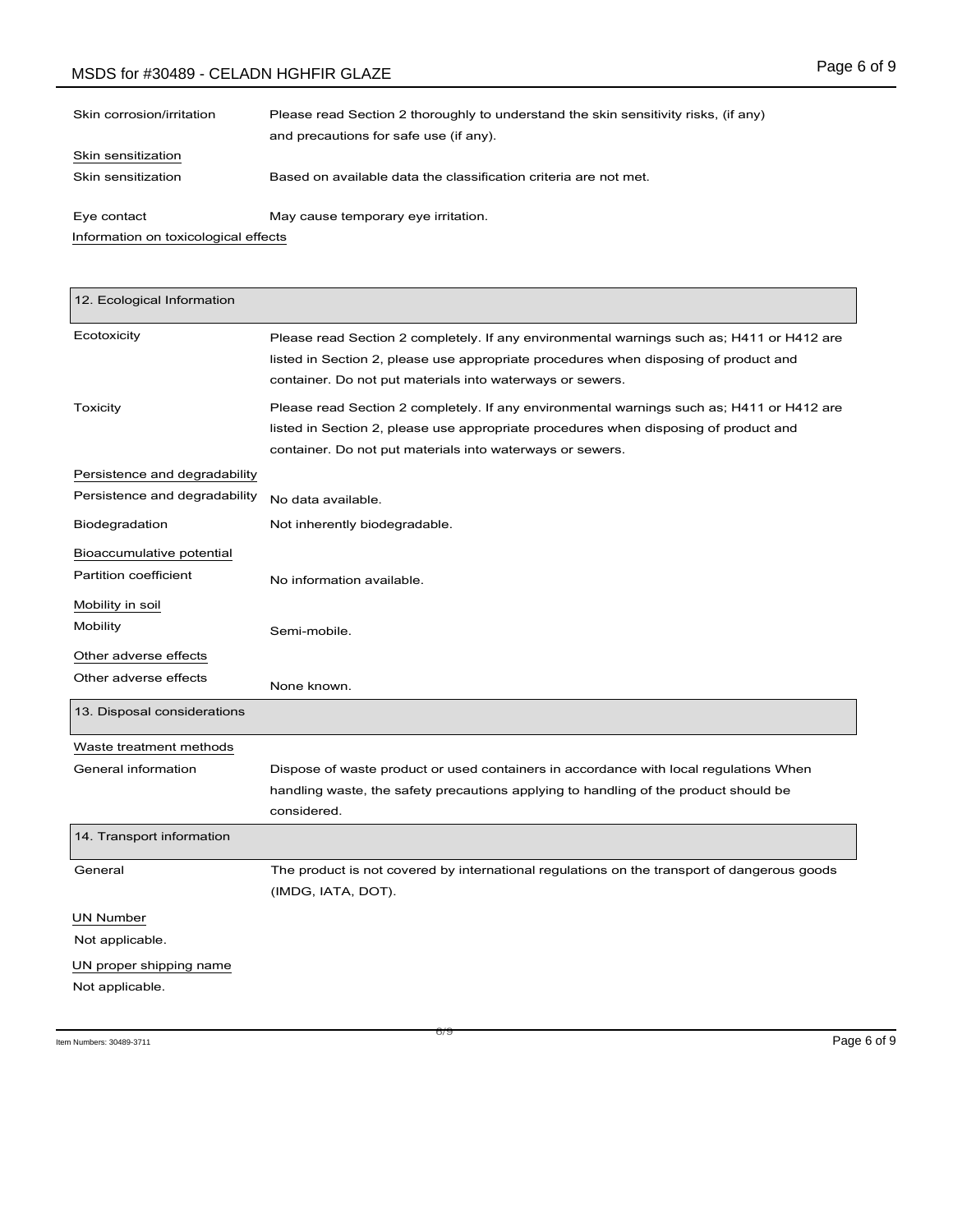Transport hazard class(es)

No transport warning sign required.

Packing group

Not applicable.

Environmental hazards

Environmentally Hazardous Substance

Please refer to Section 2 for any environmental hazards associated with this product. If H411/H412 warnings are shown then please verify packaging and labeling requirements for larger volumes.

Special precautions for user

Not applicable.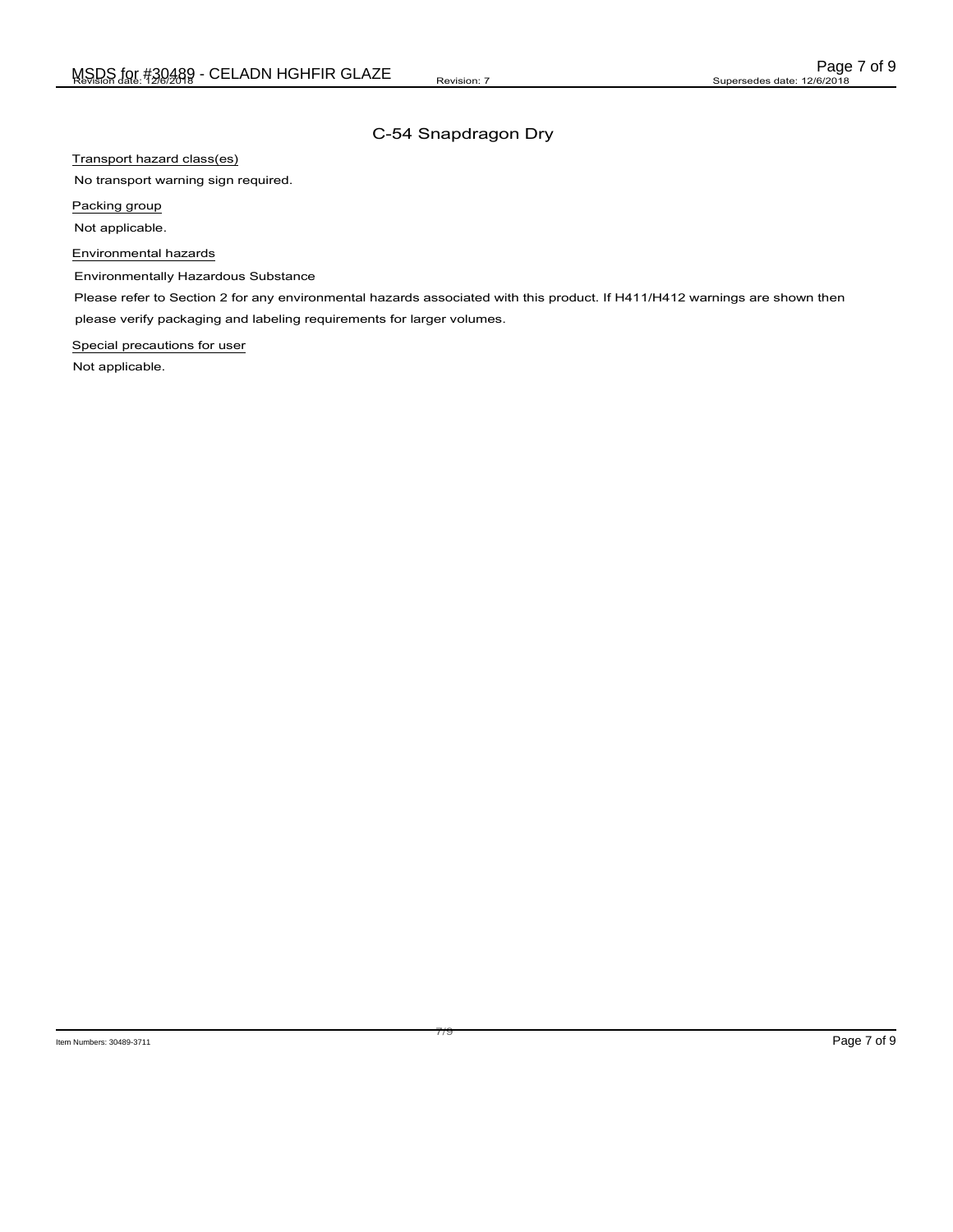Transport in bulk according to Not applicable. Annex II of MARPOL 73/78 and the IBC Code

15. Regulatory information

| US State Regulations                                          |
|---------------------------------------------------------------|
| California Proposition 65 Carcinogens and Reproductive Toxins |
| Known to the State of California to cause cancer.             |
| silica                                                        |
| 10-30%                                                        |
| Massachusetts "Right To Know" List silica                     |
| 10-30%                                                        |
| Hydrated Aluminium Silicate 5-10%                             |
| aluminium oxide 1-5%                                          |
| Rhode Island "Right To Know" List silica                      |
| 10-30%                                                        |
| Hydrated Aluminium Silicate 5-10%                             |
| aluminium oxide 1-5%                                          |
| Minnesota "Right To Know" List silica                         |
| 10-30%                                                        |
| Hydrated Aluminium Silicate 5-10%                             |
| aluminium oxide 1-5%                                          |
| New Jersey "Right To Know" List silica                        |
| 10-30%                                                        |
| Hydrated Aluminium Silicate 5-10%                             |
| aluminium oxide 1-5%                                          |
| Pennsylvania "Right To Know" List silica                      |
| 10-30%                                                        |
| <b>Hydrated Aluminium Silicate</b>                            |
| 5-10% aluminium                                               |
| oxide                                                         |
| $1 - 5%$                                                      |
| Inventories                                                   |
| Canada - DSL/NDSL                                             |
| All the ingredients are listed or exempt.                     |
| US - TSCA                                                     |
| All the ingredients are listed or exempt.                     |